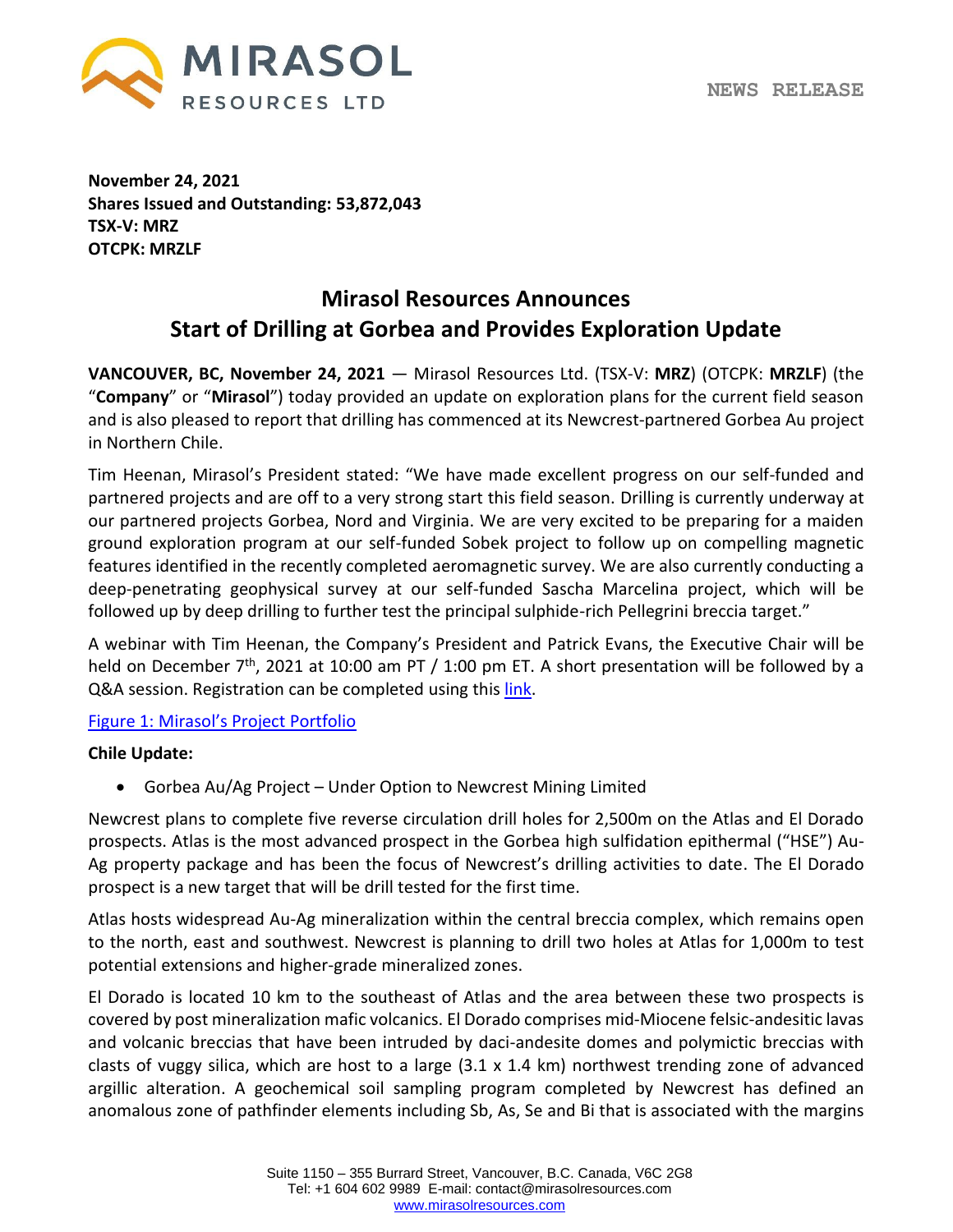of a dome complex in the southern part of the property. A strong association of Bi, Mo, As, Se, Hg is also seen to be closely associated with zones of steam heated alteration in both the northern and southern parts of the prospect. Newcrest also completed five survey lines of Controlled Source Audio-Magnetotellurics ("CSAMT"), totalling 11.4 km, identifying multiple highly resistive (>10,000 ohm), subvertical zones along the margins of the southern outcropping dacitic dome complex that are coincident with steam-heated and alunite-altered polymictic breccias. Based on this surface work, Newcrest will drill three scout holes for 1,500m to test the north and south zones, which are characterized by coincident geochemical and geophysical anomalies in prospective geology.

• Sobek Cu Project – Self-funded

The processing of the high-resolution aeromagnetic survey has been completed and multiple highly prospective geophysical targets have been identified. Preparations for a ground exploration program at Sobek are well advanced and Mirasol expects to complete an initial campaign before the end of the year. This program will assess the potential for porphyry Cu-Au and epithermal Au-Ag mineralization with geochemical sampling, detailed geological mapping and potentially additional ground (Induced Polarization ("IP") and magnetics) geophysical surveys over priority prospects.

• Altazor Au/Ag Project – Self-funded

Altazor is a drill-ready project with both a centrally located Maricunga-style Au-(Cu) porphyry target and a HSE Au-Ag target further to the south under post alteration young capping volcanic flows. Mirasol is considering self-funding an initial 2,000m drill program to test these two targets, but is also assessing partner opportunities to advance the project aggressively. Engagement with the local community on exploration plans is progressing.

• Coronación Cu Project – Under Option to First Quantum Minerals Ltd.

First Quantum is preparing to further advance and test the porphyry Cu target previously delineated at the Coronación project during the current field season. Surface sampling, alteration and geological mapping and geophysical surveys completed to date have outlined an attractive porphyry target that displays characteristics similar to other Miocene age porphyry Au-(Cu) systems in the highly productive Maricunga belt.

• Rubi Cu Project – Under Option to Mine Discovery Fund Pty Ltd.

Mirasol recently reported the results of a 1,887m drill program completed at the Rubi Cu porphyry project, which identified a large and strongly developed porphyry-style alteration system. A deepsensing IP and magnetotellurics ("MT") geophysical program is planned to be completed in Q1 2022 in preparation for follow-up drilling at the Lithocap and Zafiro targets.

• Nord Polymetallic Project – Under Option with Encantada SpA

Drilling is ongoing at Nord to test the multiple north-northeast trending mineralized corridors identified on the property. Encantada has completed three drill holes located within the Mirasol property for a total of 500m as part of a 1,200m program.

• Inca Gold – Self-funded

A geophysical survey focused on the Au anomaly outlined at the Vania porphyry Au-Cu prospect is expected to be completed in Q1 2022. Vania sits within a prospective structural setting within a strong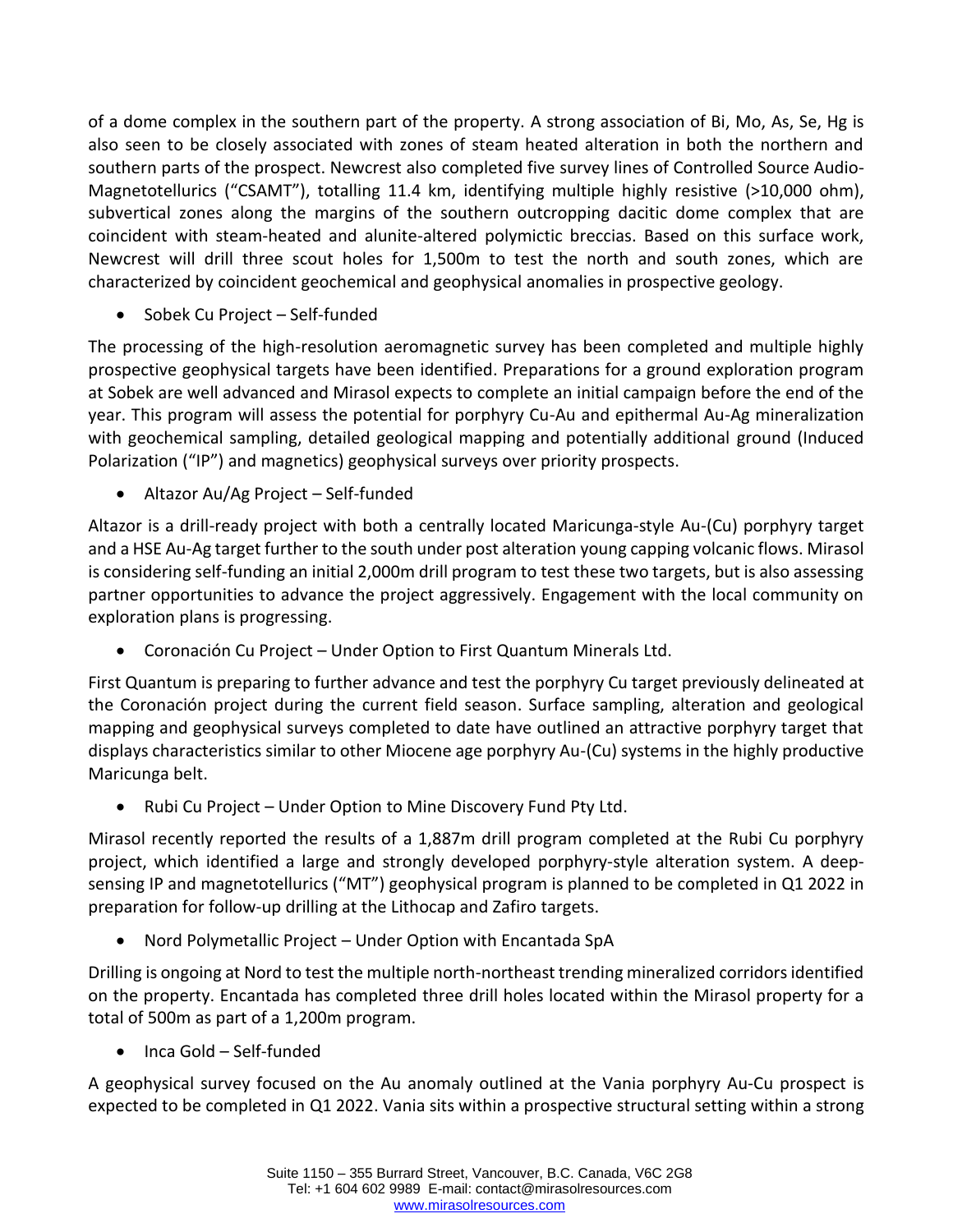north-northeast structural corridor which hosts the Inca del Oro porphyry to the south and the giant El Salvador mine to the north.

### **Argentina Update:**

• Sascha Marcelina Au/Ag Project – Self-funded

A deep penetrating IP geophysics program is underway at the Pellegrini target to follow up on the mineralization encountered during the Phase I drill program. A 450m-deep hole is planned for early December to test whether the broad interval of mineralization returned in hole PEL-DDH-005 is peripheral to a larger mineralized breccia body extending to depth and laterally.

• Virginia Ag Project – Under Option to Silver Sands Resources Corp.

The Phase III drill program at Virginia is progressing well, with 2,437m completed in 15 holes in proximity to the current Virginia Ag resource. Drilling is now focused on the Central and East zones at the Santa Rita target, 15 km north-northwest of the Virginia resource area, which is characterized by outcropping epithermal vein structures and zones of sheeted veinlets where surface rock chip sampling has returned encouraging Au and Ag results. Five holes for approx. 500m are planned at this prospect to test the continuation of Au-Ag mineralization at depth.

• Libanesa Au/Ag Project – Under Option to Golden Arrow Resources Corp.

Golden Arrow has initiated its surface exploration program at Libanesa to refine targets for a drill program expected to commence in the first quarter of 2022. Reconnaissance rock chip sampling in proximity to the key prospects and soil (LAG) sampling lines have already been completed.

• Homenaje Au/Ag Project – Under Option to Patagonia Gold Corp.

This season, Patagonia Gold will be advancing with the surface exploration work at Homenaje, which is located just to the south of their Cap Oeste operation. Exploration activities to define drill targets are to include detailed geological mapping, channel geochemical sampling across exposed structures, ground magnetics and IP geophysics surveys over priority targets.

# **Summary**

Drilling is now ongoing on three projects (Gorbea, Nord and Virginia), with a fourth (Sascha Marcelina) to be drill tested shortly, for a cumulative 6,500m to be drilled by the end of 2021. Further drilling is anticipated in early 2022 as Mirasol and its partners are actively working to advance five additional projects to a drill-ready stage. This represents another active exploration season for Mirasol and will support strong news flow over the next 6 to 9 months as results are reported.

# **About Mirasol Resources Ltd.**

Mirasol is a well-funded exploration company focused in Chile and Argentina. Mirasol has seven partner-funded projects, with Newcrest Mining Ltd (Chile), First Quantum Minerals (Chile), Mine Discovery Fund (Chile), Mineria Activa (Chile), Silver Sands Resources (Argentina), Patagonia Gold (Argentina) and Golden Arrow (Argentina). Mirasol is currently self-funding exploration at Sobek (Chile), Inca Gold (Chile) and Sacha Marcelina (Argentina).

For further information, contact: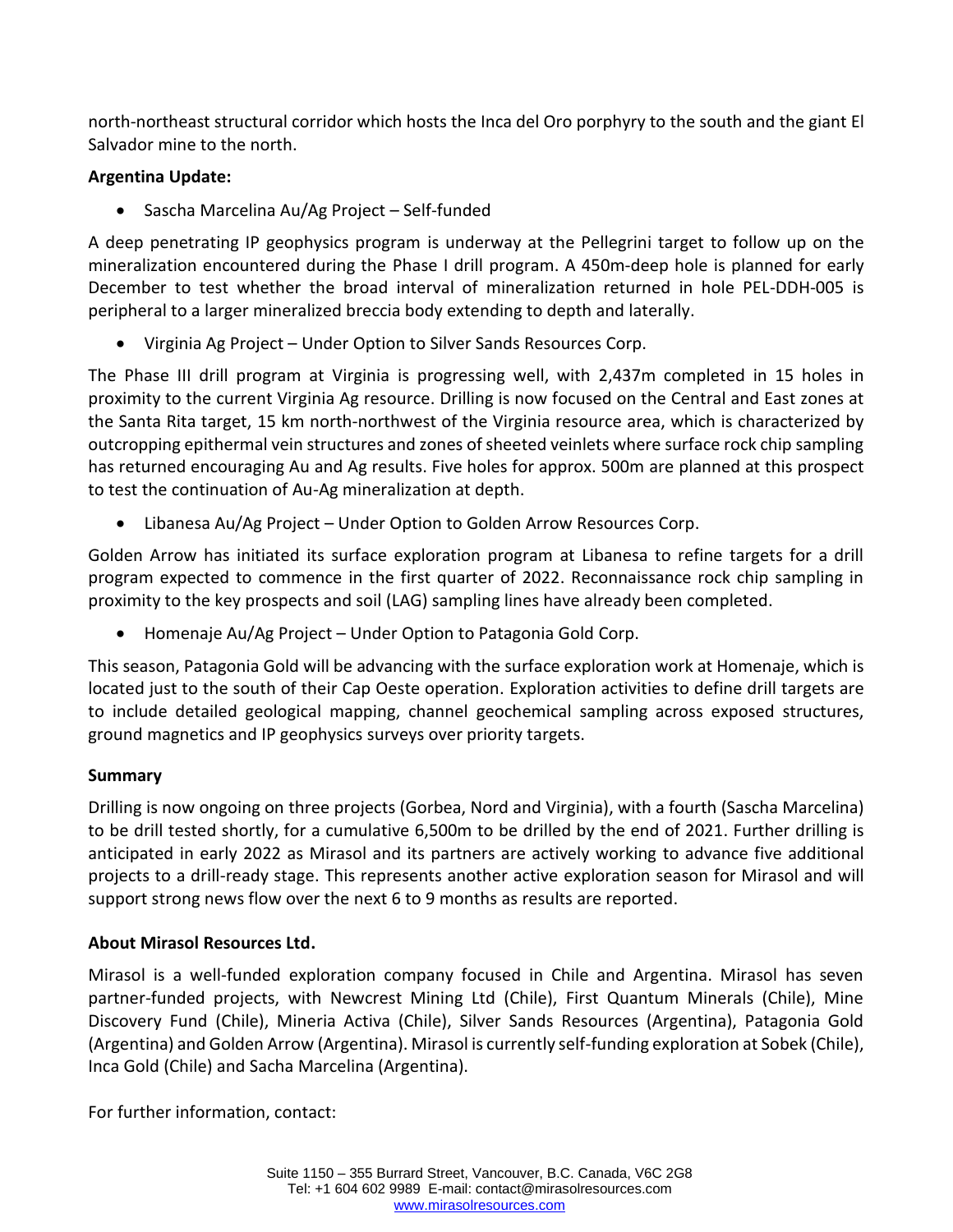Tim Heenan, President or Jonathan Rosset, VP Corporate Development

Tel: +1 (604) 602-9989 Email: [contact@mirasolresources.com](mailto:contact@mirasolresources.com) Website: [www.mirasolresources.com](http://www.mirasolresources.com/)

Qualified Person Statement: Mirasol's disclosure of technical and scientific information in this press release has been reviewed and approved by Tim Heenan (MAIG), the interim President for the Company, who serves as a Qualified Person under the definition of National Instrument 43-101. Newcrest is the operator for the Gorbea project, and Mirasol relied on their internal quality control and quality assurance protocols.

Forward Looking Statements: The information in this news release contains forward looking statements that are subject to a number of known and unknown risks, uncertainties and other factors that may cause actual results to differ materially from those anticipated in our forward-looking statements. Factors that could cause such differences include: changes in world commodity markets, equity markets, costs and supply of materials relevant to the mining industry, change in government and changes to regulations affecting the mining industry and to policies linked to pandemics, social and environmental related matters. Forward-looking statements in this release include statements regarding future exploration programs, operation plans, geological interpretations, mineral tenure issues and mineral recovery processes. Although we believe the expectations reflected in our forward-looking statements are reasonable, results may vary, and we cannot guarantee future results, levels of activity, performance or achievements. Mirasol disclaims any obligations to update or revise any forward-looking statements whether as a result of new information, future events or otherwise, except as may be required by applicable law.

Neither the TSX Venture Exchange nor its Regulation Services Provider (as that term is defined in the policies of the TSX Venture Exchange) accepts responsibility for the adequacy or accuracy of this release.